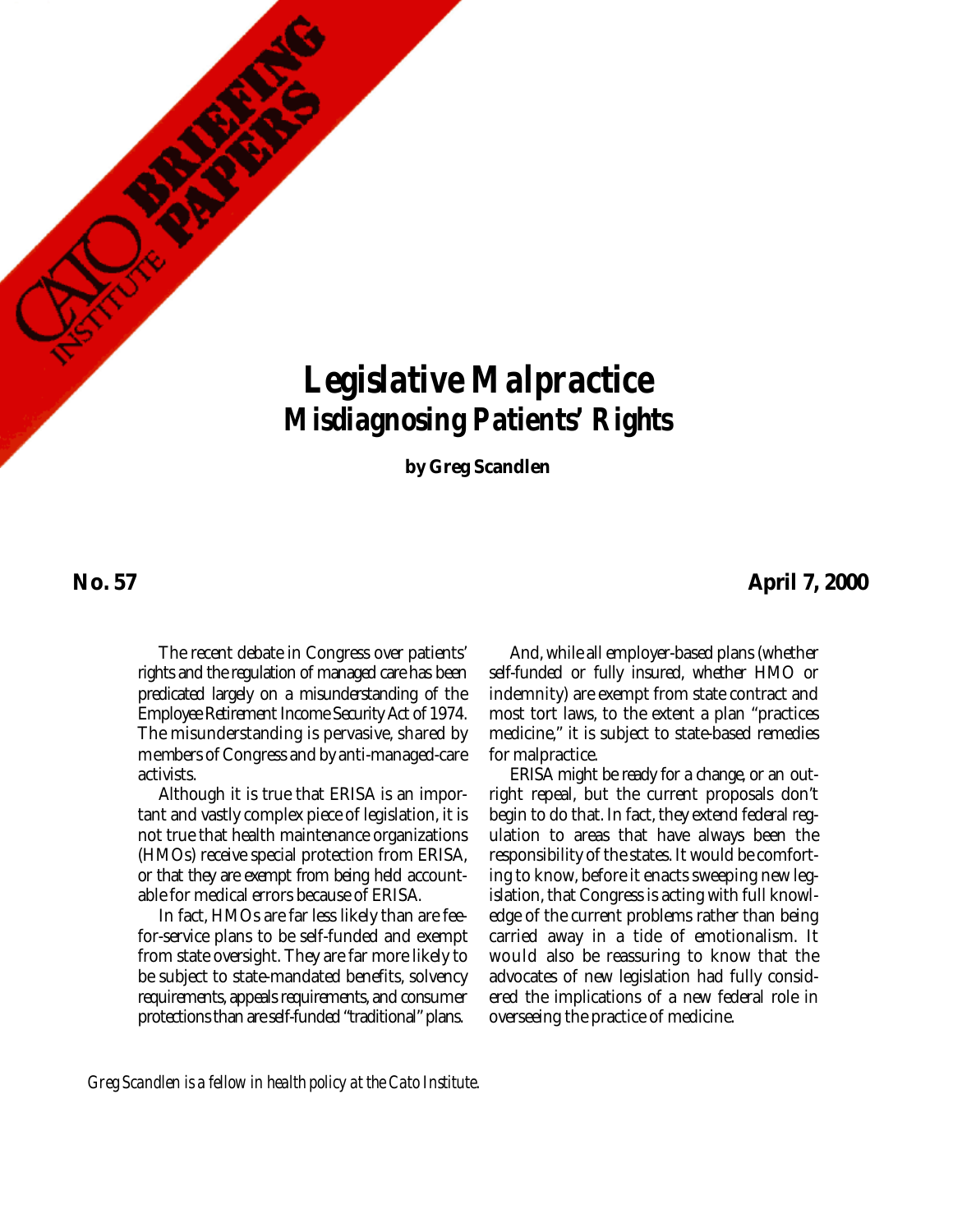**It is hard for Congress to pass a good law when the members misunderstand the problem.**

## **Introduction**

It is hard for physicians to prescribe treatments when they have the wrong diagnosis. And it is hard for Congress to pass a good law when the members misunderstand the problem. The current debate over the "Patients' Bill of Rights" is an example of a remedy gone wrong. The proponents want to "fix" the Employee Retirement Income Security Act of 1974 to enable patients to sue their health plans when the plans commit medical malpractice. But, because the proposed solution is based on a misdiagnosis, the outcome could worsen the disease.

There may be no more widely misunderstood piece of legislation than ERISA. Even people who are otherwise expert in health policy have trouble understanding the intricacies of this law.

Some of the misunderstandings include the ideas that

- **•** ERISA applies only to self-funded employers;
- **•** HMOs have a special exemption from law suits because of ERISA;
- patients can't sue their health plans because of ERISA;
- **•** HMOs have increased the amount of self-funding by employers;
- **•** the states are powerless to regulate HMOs;
- all large employers are self-funded;
- **•** self-funding is growing;
- **•** ERISA was intended to apply only to pensions; health care was an afterthought; and
- **•** crafty lawyers created loopholes based on inexact legislative language.

All of those beliefs are mistaken. ERISA certainly has had a major impact on the financing of health care in the United States, and it has been controversial ever since it was enacted. It provides a federal framework for employer benefit plans and eliminates state authority to regulate those plans. Central to the current debate, ERISA eliminates most state-based "causes of action" and replaces them with federal remedies. Whether Congress should have preempted state law in the first place and whether ERISA's remedies are still adequate 25 years later are both important questions. But much of the current debate is less about ERISA than it is about growing anger that HMOs interfere with the practice of medicine. It is not helpful that so many people misunderstand what ERISA does and does not do—especially when those misunderstandings prompt Congress to write remedial legislation.

# **The Law**

As its name implies, ERISA was enacted primarily to protect retirement income programs (i.e., pensions), but ERISA also covers health care programs ("employee welfare benefit plans"). An employee welfare benefit plans is defined as

any plan, fund, or program . . . established or maintained by an employer or by an employee organization . . . for the purpose of providing for its participants or their beneficiaries, through the purchase of insurance or otherwise, medical, surgical, or hospital care or benefits, or benefits in the event of sickness, accident, disability, death or unemployment. 1

That definition applies to plans provided by all employers ("any employer engaged in commerce or in any industry or activity affecting commerce") 2 except governmental plans, 3 church plans, 4 and plans maintained to comply with workers compensation or unemployment compensation laws. 5 In this paper, "employer" plans do not include church and governmental plans.

The purpose of ERISA was to allow employers to provide nationally uniform benefits to all their employees at a time when the states were beginning to enact laws with very different requirements. To provide uniform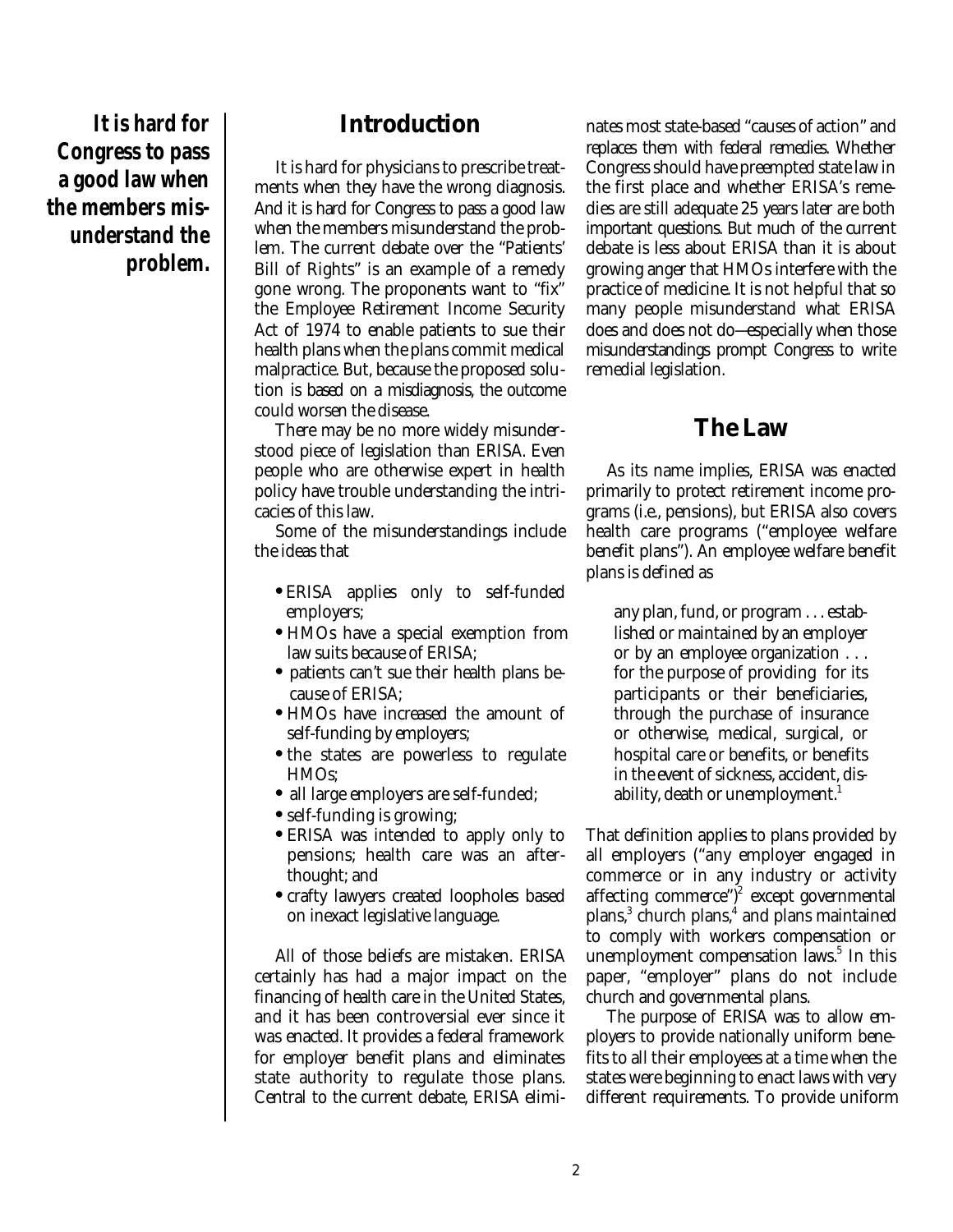benefits, employers wanted nationally consistent standards in such areas as fiduciary responsibilities, employee vesting, disclosure of benefits, appeals procedures, and grievance rights. ERISA was also designed to protect the assets of employee benefit plans from being depleted through litigation. Congress fully intended to prevent state legislatures from taxing those assets or controlling how they would be invested or otherwise administered. 6

To allow for nationally consistent benefits and regulations, Congress preempted state laws that "relate to" employee benefit plans and substituted federal requirements. The language preempting state law is fairly clear. It says, "[ERISA] shall supersede any and all state laws insofar as they may now or hereafter relate to any employee benefit plan."<sup>7</sup> There have been disputes over the meaning of "relate to," but the courts have tended to interpret the expression broadly and with due consideration of the intent of Congress.

The preemption was not an accident. The chairmen of the congressional committees with jurisdiction over ERISA made it clear at the time that they intended the preemption to be very broad. Rep. John Dent (D-Pa.), chairman of the Subcommittee on Labor of the House Labor and Education Committee, said on the floor of the House, "I wish to make note of what is to many the crowning achievement of this legislation, the reservation to Federal authority the sole power to regulate the field of employee benefit plans."<sup>8</sup> And Sen. Harrison Williams (D-N.J.), chairman of the Senate Committee on Labor and Public Welfare, said, "This principle (of federal preemption) is intended to apply in its broadest sense to all actions of State or local governments, or any instrumentality thereof, which have the force or effect of law."<sup>9</sup>

Although Congress intended to give the federal government sole authority to regulate employee benefit plans, it did not intend to regulate the insurance industry. It had passed the McCarran-Ferguson Act in 1946,<sup>10</sup> giving the states sole jurisdiction over the regulation of the insurance industry, and ERISA was not intended to repeal that law. Congress recognized that the two laws would overlap in some areas, and it tried to clarify the conflicting jurisdictions. ERISA includes three steps to determine which activities are subject to state law and which are preempted by the federal statute:

- 1. Preemption. Congress preempted any and all state laws that "relate to" employee welfare benefit plans. That is, employer-based plans would not be subject to any state law relating to them. $11$
- 2. The Savings Clause. To be consistent with McCarran-Ferguson, Congress "saved" (or exempted) from preemption those state laws regulating the business of insurance, even if the insurance company is providing benefits to an employer.<sup>12</sup>
- 3. Deemer Provision. To make it clear that the savings clause applied only to insurance companies, and not employers, Congress "deemed" that employers who provide benefits to their own employees are not engaged in the business of insurance. 1 3

When ERISA was enacted there was very little "managed care." Health plans' secondguessing medical decisions was not an issue. The typical dispute was about enforcing the terms of a contract—if a health plan failed to pay for a covered benefit, employees could go to federal court to recover the cost of the denied claim, plus attorney's fees. With that remedy available, there seemed to be little need for access to the state courts. This particular provision did not become controversial until the growth of managed care and the advent of "medical necessity." A managed care plan may refuse to pay for a service that it considers not medically necessary. In making that judgment, it is not violating the terms of its contract, but it may very well be guilty of making a mistaken judgment that results in injury to the patient. This is a tort, not a contract, dispute.

**When ERISA was enacted there was very little "managed care."**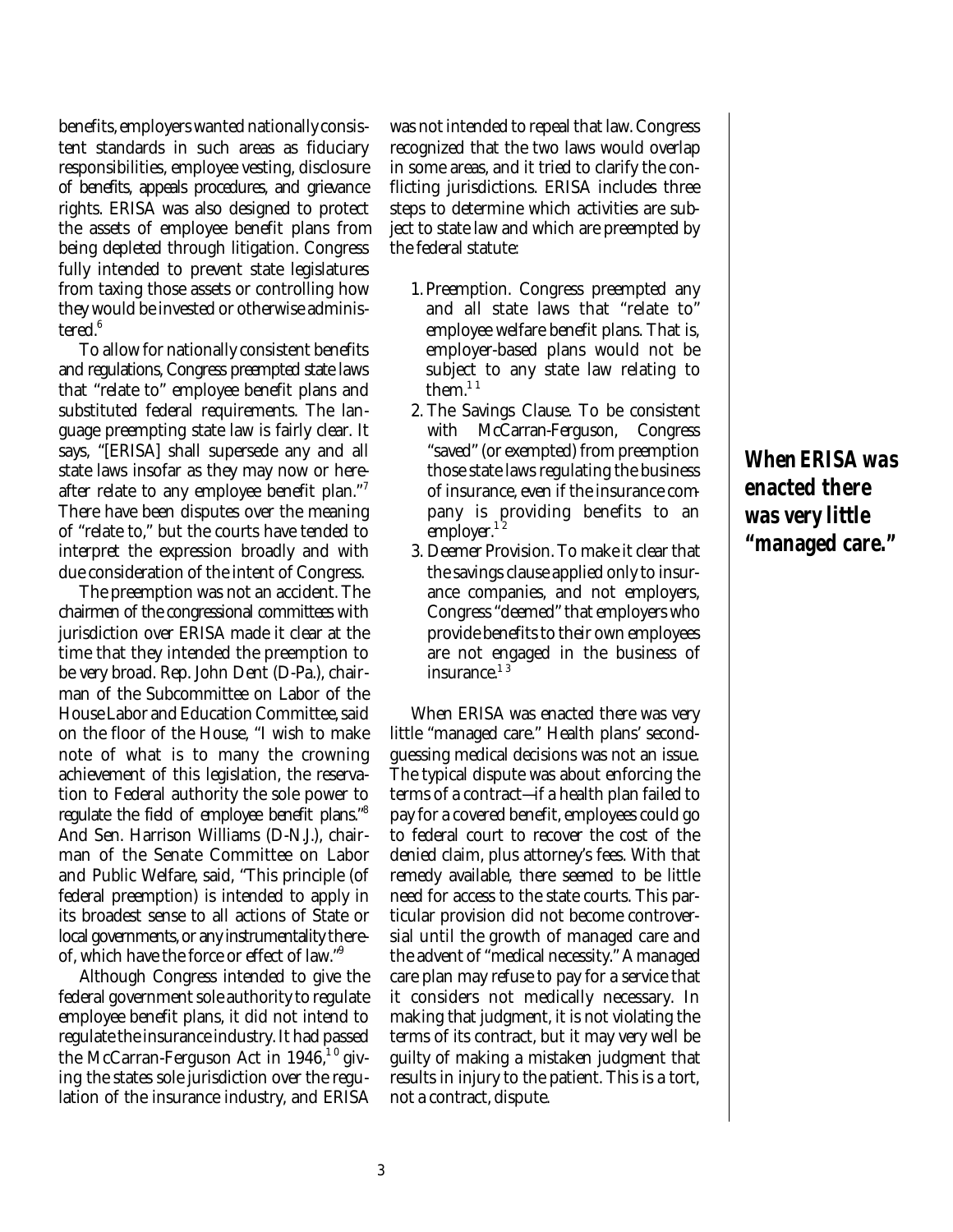ERISA is complex, and the activities addressed affect vast amounts of money and create conflicts between well-organized parties with vital interests at stake in how the provisions are interpreted. Small wonder, then, that there has been a steady succession of court decisions trying to clarify the meaning of the law.

# **The Courts**

The Supreme Court has tried to clarify the scope of ERISA with a number of decisions, including those in the landmark cases of *Union Labor Life v. Pireno* (1982), 1 4 *Shaw v. Delta Airlines* (1983), 1 5 *Metropolitan v. Massachusetts* (1985), 1 6and *Pilot Life v. Dedeaux* (1987). 1 7 Additional cases are pending or working their way through the court system.

The *Union Labor Life* decision was especially important because it clarified what is "the business of insurance" and therefore "saved" for state regulation. The Court reached back to the McCarran-Ferguson Act of 1946, and said that

three criteria have been used to determine whether a practice falls under the "business of insurance" for purposes of the McCarran-Ferguson Act:

"[*F*]*irst*, whether the practice (being addressed by the law) has the effect of transferring or spreading a policyholder's risk; second, whether the practice is an integral part of the policy relationship between the insurer and the insured; and third, whether the practice is limited to entities within the insurance industry." 1 8

Applying those criteria, the Court ruled in *Metropolitan Life* that a state benefit mandate on insurance company contracts (such as those requiring coverage of substance abuse or mental health services) is saved from preemption because it (1) affects

the policyholder's risk, (2) is integral to the policy relationship, and (3) is limited to insurance companies.

In the *Shaw* decision, the Court ruled that the preemption of state laws that "relate to" an employee benefit plan is very broad and includes any law that "has connection with or reference to such plan." In *Pilot Life* it ruled that state contract laws are preempted even for fully insured plans, because, although they may affect the policy relationship, they do not affect the transfer of risk and are not limited to insurance entities.

Those rulings are only a few in the long history of case law surrounding ERISA. Virtually every aspect of the statute has been litigated over the 25 years since it was adopted, and as health care financing changes and state and federal law evolves, many more cases will come under judicial review.<sup>19</sup>

The result has been that self-funded employer plans have been given remarkable advantages over the fully insured plans on which small groups usually rely, and all employer plans have even greater advantages over individual insurance. State regulations add significant costs to the provision of health benefits and make coverage less affordable. The compliance costs associated with keeping up with ever-changing state laws and regulations can be a major hurdle for companies in the small group and individual insurance markets—costs that self-funded employers are allowed to escape.

# **Private-Sector Effects**

The immediate practical effect of ERISA was to exempt employer-sponsored health plans from any and all state regulations—premium taxes, solvency requirements, mandated benefits, appeals and grievance procedures, and assessments for state risk pools and guaranty funds. Insurance companies continued to be subject to those laws, so if an employer purchased coverage from an insurer, the employer was also subject to them indirectly. ERISA provided employers with

**Self-funded employer plans have been given remarkable advantages over the fully insured plans on which small groups usually rely.**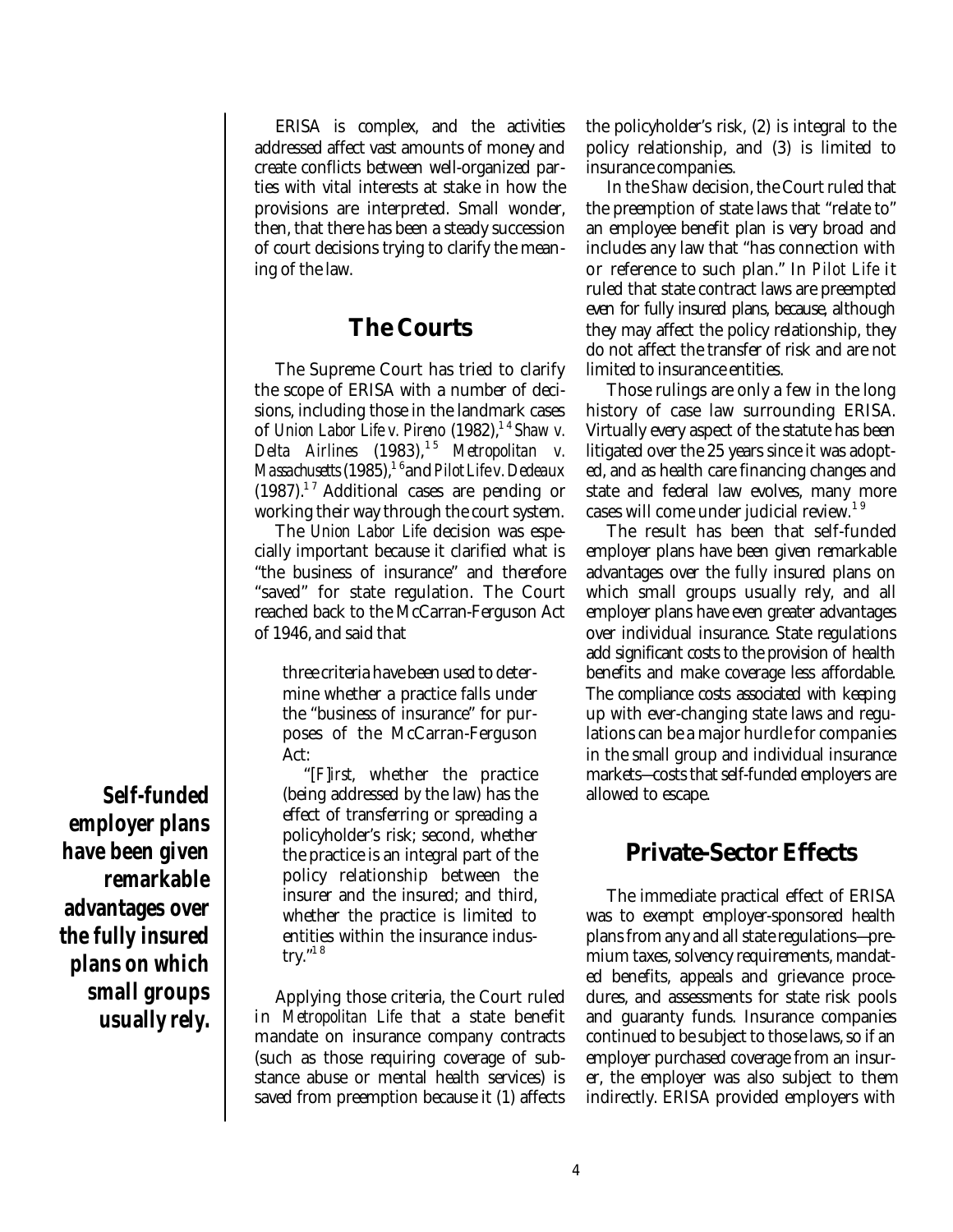a way to avoid complying, however. If the employer "self-funded,"<sup>20</sup> or "self-insured," benefits, it would not be purchasing coverage from an insurer and would be completely exempt from all those requirements.

This exemption from state law did not attract much attention at the time ERISA was passed because, other than premium taxes and solvency requirements, the states had not yet enacted many of those requirements. In 1974 there were no subsidized high-risk pools for health insurance,<sup>21</sup> only eight states had adopted guaranty funds for life and health insurance,<sup>22</sup> and there was only a handful of mandated benefit laws on the books. 2 3

A bigger motivation for employers to selffund their health benefits in the mid-1970s was to gain control over the investment and income of reserves at a time of extremely high interest rates and inflation. Many employers were skeptical that insurance companies were sharing the benefits of those investments with them. Also, at a time when national health care spending was increasing 13 to 15 percent each year (1974–77), $^\mathrm{24}$  some employers questioned whether health insurance companies were serious about reducing health care inflation. The head of one self-insured manufacturing company told Congress, "When we were insured, the insurer got paid a percentage of the claims paid. They had no interest in holding down costs." 2 5

As the states enacted more insurance laws, including more than 1,000 mandated benefits, risk pools in half the states, guaranty funds in almost all the states, and a host of other regulations, employers became increasingly grateful for the escape hatch ERISA provided. When inflation eased in the 1980s, employers continued to move to self-funding to avoid compliance with all of the other new requirements.

# **Current Issues in ERISA**

In recent years, consumer advocates have become alarmed that ERISA precludes

employees from using state contract and tort law to redress grievances with their health plans. That concern is especially acute in managed care situations in which the plan may override the recommendations of an attending physician and deny coverage of a procedure for lack of medical necessity. The remedy for a wrongfully denied claim under ERISA is limited to recovery of the cost of the procedure, plus attorney's fees. Unlike state tort law, there is no provision for punitive or compensatory damages.

In evaluating those issues and concerns, it is important to sort out the facts from the mythology. Many people believe that only self-funded employer plans are exempt from state contract law. Many others believe that HMOs and other managed care entities are more advantaged than are fee-for-service plans. Many people think ERISA prevents health plans from being sued for the wrongful practice of medicine. But, none of those beliefs is true.

- **•***All* employer plans are ERISA plans (except those run by churches or units of government). 26 It doesn't matter what size the employer is. It doesn't matter if the employer is self-funded, fully insured, or anything in between. They are all exempt from state contract and most tort laws.
- **•** Plans that self-fund are also exempt from state insurance laws (such as premium taxes and mandated benefits), while insured plans are subject to those laws indirectly—but only because the insurance company is subject to them.
- **•** Self-funding is only marginally related to the size of the employer. There remain many very large companies that purchase coverage from insurance companies, and there are firms with as few as 25 employees that self-fund. There is also a host of arrangements in between partial self-funding, self-funding with stop-loss, and self-funding for indemnity but not for HMO coverage.
- **•** Employers with HMO coverage are far

**Consumer advocates have become alarmed that ERISA precludes employees from using state contract and tort law to redress grievances with their health plans.**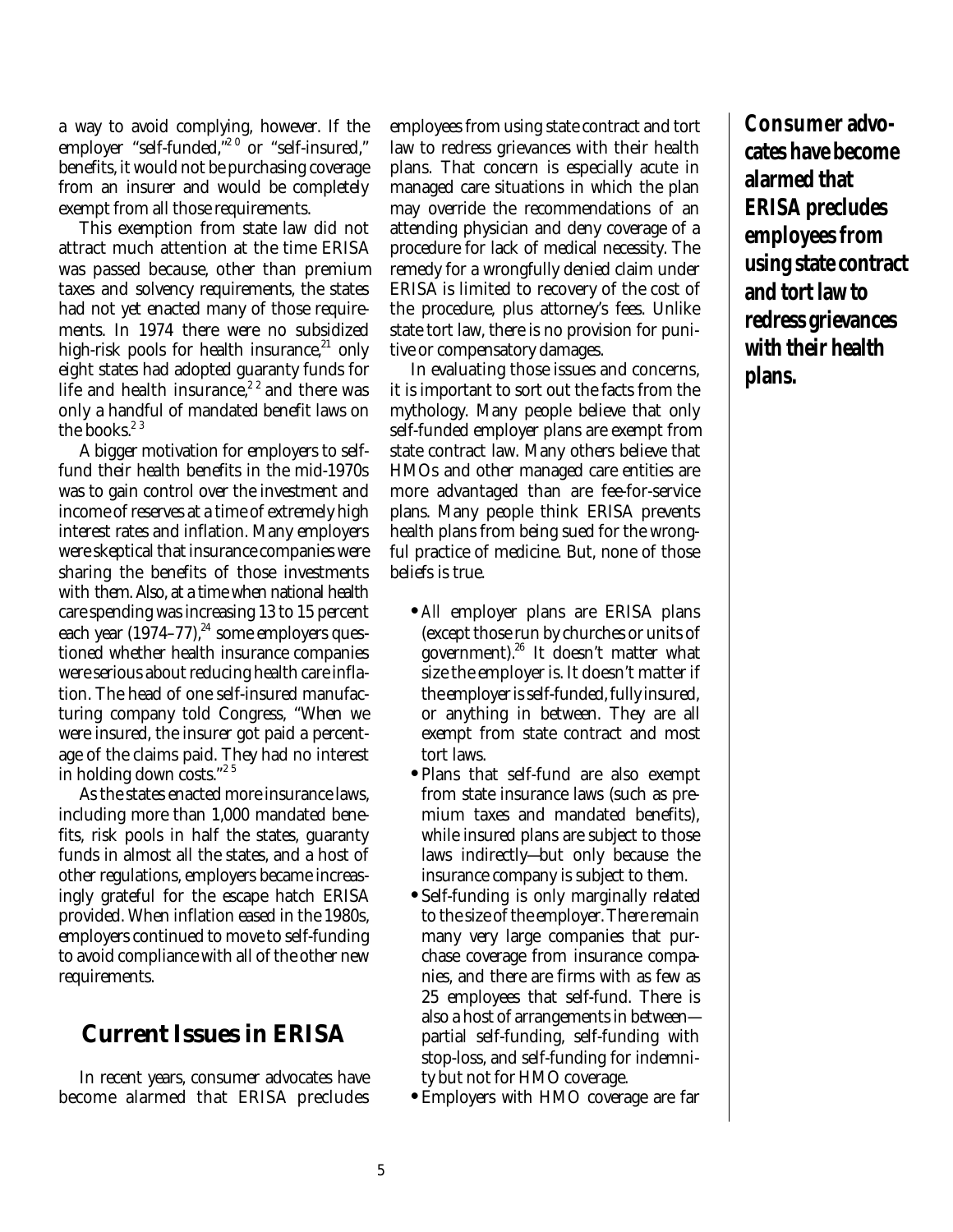| Year | FFS Plans (%) | PPO Plans $(\%)$ | POS Plans $(\%)$ | $HMO$ Plans $(\%)$ |
|------|---------------|------------------|------------------|--------------------|
| 1995 | 70            | 71               | 47               | na                 |
| 1996 | 70            | 72               | 52               | O                  |
| 1997 | 72            | 73               | 46               | 10                 |

**Table 1 Percentage of Employer Plans That Are Self-Funded (500+ employees)**

Source: Joanne Wojcik, "Self-Insurance Sees Gains in Health Plan Financing," *Business Insurance*, February 16, 1998, p. 3 et seq.

Note: na = not applicable.

less likely to be self-funded than are employers with fee-for-service (FFS), preferred provider organizations (PPO), or point-of-service (POS) coverage. Thus, HMOs are far *more*likely to be regulated by the states than are other kinds of plans (Table 1).<sup>27</sup>

- **•** Because an increasing proportion of employer plans use HMOs, the level of self-funding of health benefits has actually decreased in recent years.<sup>28</sup>
- **•** HMOs are no more exempt from state contract law than are fee-for-service plans. They are all exempt when they are part of an employer benefit plan.
- **•** HMOs are generally subject to most of the state regulations that apply to traditional insurers, including mandated benefits, solvency requirements, premium taxes, appeals and grievance procedures, and plain language requirements.
- **•** ERISA does not affect the right of the states to regulate the practice of medicine. The states are free to decide who may and who may not practice medicine and to define what the practice of medicine is and what remedies are available for the malpractice of medicine.

# **Managed Care and Malpractice**

Many of the current complaints about managed care plans, and HMOs especially,

are less about contract violations than they are about quality of care. If an HMO has a contract that states it will pay only for care that it determines is "medically necessary," it has not violated the terms of its contract when it denies coverage for a procedure it believes is unnecessary. However, it may be liable for medical malpractice if a patient is harmed as a result of its decision. If the HMO assumes the responsibility for deciding what is and is not appropriate medical treatment, it should also be held accountable when it makes a wrong decision.

The usual reply from the health plan is that the decision not to pay for treatment is different from the decision not to provide the treatment, and the patient can still receive the care by paying for it directly. That argument is unpersuasive for several reasons: (1) If it is a staff-model HMO in which the physicians are employed by the plan, the physicians are accountable directly to their employer and are unlikely to defy the plan's decision. (2) Even a network HMO, which contracts with a select panel of physicians and hospitals, has far more influence over physician practice than does a traditional fee-for-service indemnity plan. A network physician who defies the plan's policy may soon find himself de-networked. (3) More important, when it comes to major surgical procedures, the decision not to pay is a decision not to treat. It would be unreasonable to expect the patient to pay for such a procedure out of his or her own

**Many of the cur rent complaints about managed care plans, and HMOs especially, are less about contract violations than they are about quality of care.**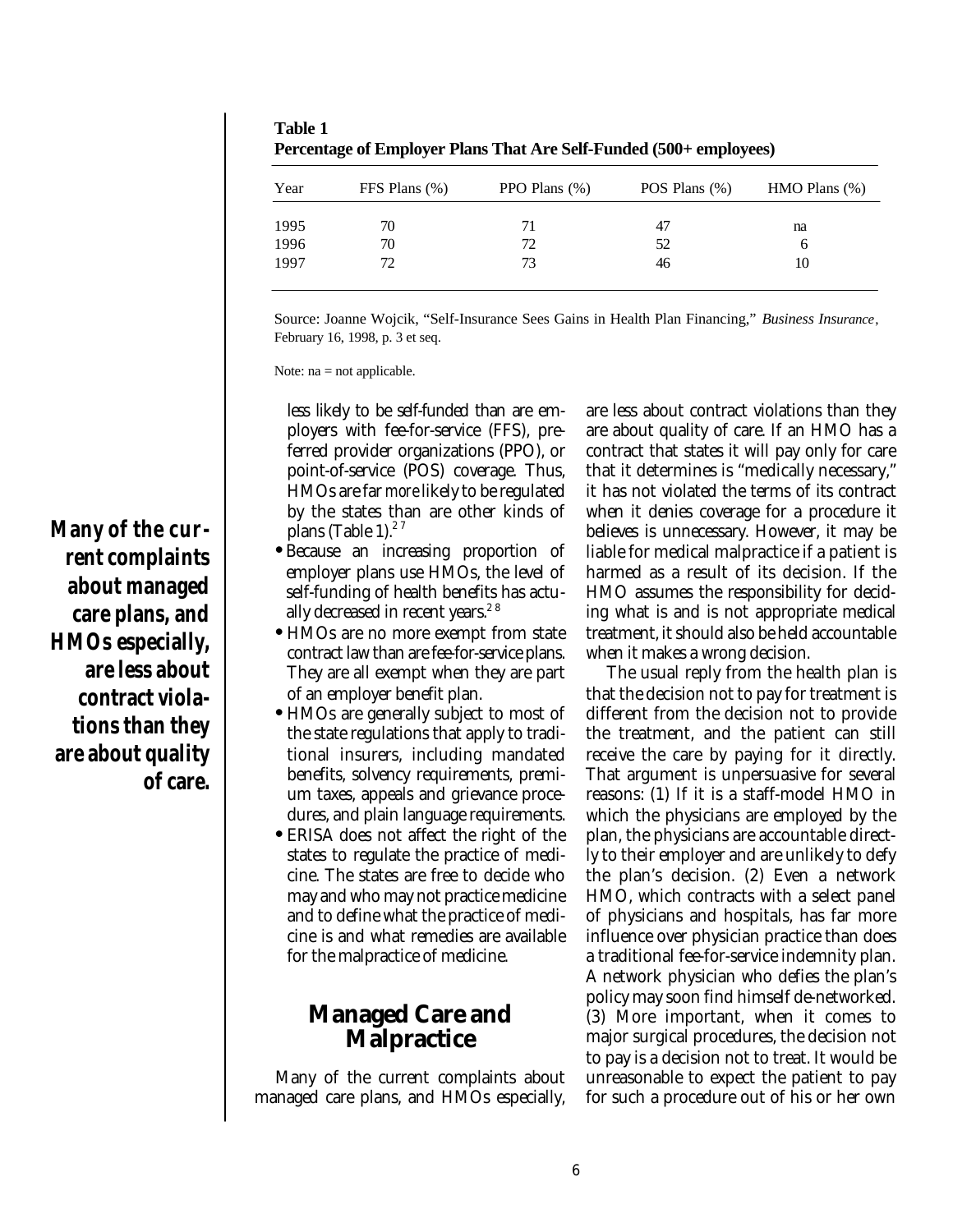funds—after all, the primary purpose of having an insurance plan is to cover rare conditions, treatment of which would otherwise be unaffordable.

Physicians who accept responsibility for treatment decisions are accountable for their errors. Health plans that assume some of the responsibility for treatment decisions should also be held accountable. But making health plans subject to malpractice remedies is not a federal responsibility, nor is it unachievable today. The general ERISA preemption of state tort lawsuits has apparently not preempted malpractice torts. Physicians are subject to malpractice remedies irrespective of whether the patient's bills are paid by an employer, and an HMO that is viewed as practicing medicine should be similarly liable. Georgia, Texas, and California have already enacted legislation clarifying that patients may file malpractice actions against their health plans. Even without additional state action, the courts are holding health plans liable for malpractice. The Illinois Supreme Court recently ruled that the family of a woman who died after being denied a diagnostic test by her health plan could proceed with a malpractice suit against the plan.<sup>29</sup> An Ohio jury awarded \$51.5 million to the estate of a woman who died after her health plan refused to pay for chemotherapy.<sup>30</sup> And the Third Circuit Court of Appeals ruled that a state court action suing an HMO for the death of a two-day-old child who was denied an extended hospital stay could proceed. 3 1 The court said "[P]atients enjoy the right to be free from medical malpractice regardless of whether . . . care is provided through an ERISA plan." 3 2

Whether ERISA preempts malpractice suits against health plans will ultimately be decided by the Supreme Court, but the weight of the lower court decisions appears to indicate that it does not. If the Supreme Court decides otherwise, it will be interesting to see how the Court distinguishes the liability of doctors from the liability of the health plans that employ them.

# **ERISA on the Block**

It may very well be time to repeal ERISA. It was enacted 25 years ago at a time of increasing centralization of authority in the federal government, and a time when the states were viewed by Congress as obstructions to progressive government. Today there is much more interest in decentralization and deregulation in all areas of government and industry.

The basic premise of ERISA—that employers should provide nationally uniform benefits—is suspect in any event. National and international employers are capable of recognizing variations in employment markets when it comes to wages and other benefits (subsidized parking, for instance). Complying with local benefit requirements should be no more difficult. Part of the reason the states have enacted so many mandated benefits and other insurance regulations is that large selffunded employers were indifferent to them. Subjecting large employers, along with everybody else, to those laws could force state legislatures to be more careful about enacting new requirements.

But the current debate over patients' rights is not about repealing ERISA. Quite the opposite. Most of the proposals would extend the federal reach. They would replace state oversight of HMOs with a plethora of new federal requirements covering such things as quality control measures, payment for emergency procedures, which specialties may be used as primary care physicians, and appeals and grievance procedures. Even the notion that Congress could instruct the states to apply malpractice remedies to health plans is unprecedented. If Congress can dictate the use of state medical malpractice remedies, can federal oversight of the practice of medicine be far behind?

The fact that ERISA has not kept up with the times and continues to be based on the health care financing conditions that existed 25 years ago should give pause to people who support additional federal regulations today. Once Congress passes a law, it is near**Physicians who accept responsibility for treatment decisions are accountable for their errors. Health plans that assume some of the responsibility for treatment decisions should also be held accountable.**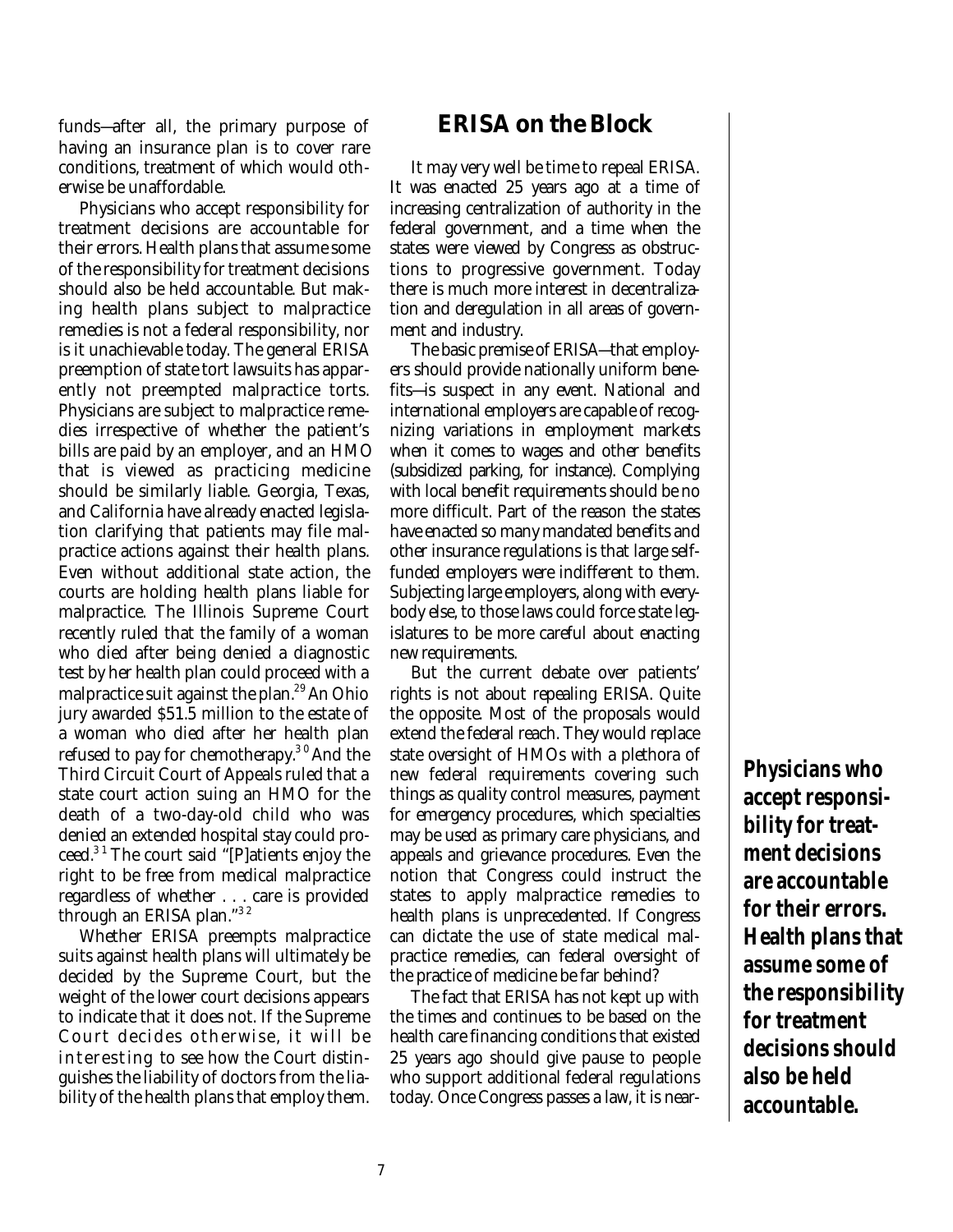**Remedies for managed care's interference with the practice of medicine already exist, and they are not likely to be improved by additional federal legislation.**

ly impossible to change it, but the financing of health care is changing rapidly. HMOs are already revising the way they control costs because of experience and market demands. New federal legislation could freeze into place the kind of health care we have today and inhibit the evolution of newer, more responsive approaches.

## **Conclusion**

ERISA prevents employees from suing their health plans under state contract law and from collecting punitive damages in federal court. But ERISA does not treat managed care any differently than any other type of health plan. And "fixing ERISA" will affect all health plans, not just HMOs.

Remedies for managed care's interference with the practice of medicine already exist, and they are not likely to be improved by additional federal legislation. Indeed, the groups that have been supporting "anti-managed care" legislation in Congress may want to reconsider whether they really want the regulation of medicine to become a federal responsibility.

Once Congress begins to determine what sort of health plan should be subject to malpractice remedies, can a federal definition of what is an appropriate remedy be far behind? If Congress determines who is and is not "practicing medicine," how long will it be until the federal government starts to issue licenses to engage in that practice?

Federal laws are very hard to change. A law that is enacted today, based on the market conditions that currently exist, could freeze into place the very sort of intrusive health care arrangement that patients' rights advocates complain about. Such a law could keep new, patient-centered health plans from ever being invented. That could be the ironic result of this legislative malpractice.

# **Notes**

1. 29 U.S.C. § 3(1). The definition goes on to include vacation benefits, day care, scholarships

and training programs, and prepaid legal services.

2. 29 U.S.C. § 4 a(1).

3. 29 U.S.C. § 4 b(1).

4. 29 U.S.C. § 4 b(2).

5. 29 U.S.C. § 4 b(3).

6. Lawrence Atkins and Kristin Bass, "ERISA Preemption: The Key to Market Innovation in Health Care," Corporate Health Care Coalition, 1995.

7. 29 U.S.C. § 514 (a).

8. 120 *Congressional Record*, 29197 (1974), quoted in George Pantos, "Health Benefits Plans and ERISA Preemption," *Health Care Handbook* (Boston: Warren Gorham & Lamont, 1991), p. 27-4.

9. 120 *Congressional Record*, 29933 (1974), quoted in Pantos, p. 27-4.

10. 15 U.S.C. § 1011, et seq.

11. 15 U.S.C. § 514 (a). "[T]he provisions of this title and title IV shall supersede any and all State laws insofar as they may now or hereafter relate to any employee benefit plan."

12. "[N]othing in this title shall be construed to exempt or relieve any person from any law of any state which regulates insurance, banking, or securities." 29 U.S.C.  $\S$  514(b)(2)(A). Later court decisions would reach back to McCarran-Ferguson to define what is and is not "the business of insurance."

13. "Neither an employee benefit plan . . . nor any trust established under such a plan shall be deemed to be an insurance company . . . or to be engaged in the business of insurance." 29 U.S.C. § 514(b)(2)(B).

14. *Union Labor Life Insurance Company v. Pireno*, 458 U.S. 119, 129 (1982).

15. *Shaw v. Delta Airlines, Inc.*, 103 S. Ct. 2890 (1983).

16. *Metropolitan Life Insurance Company v. Massachusetts*, 105 S. Ct. 2380 (1985).

17. *Pilot Life Insurance Company v. Dedeaux,* 107 S. Ct. 1549 (1987).

18. *Union Labor* at 129. Emphasis in original.

19. One of the more recent and comprehensive